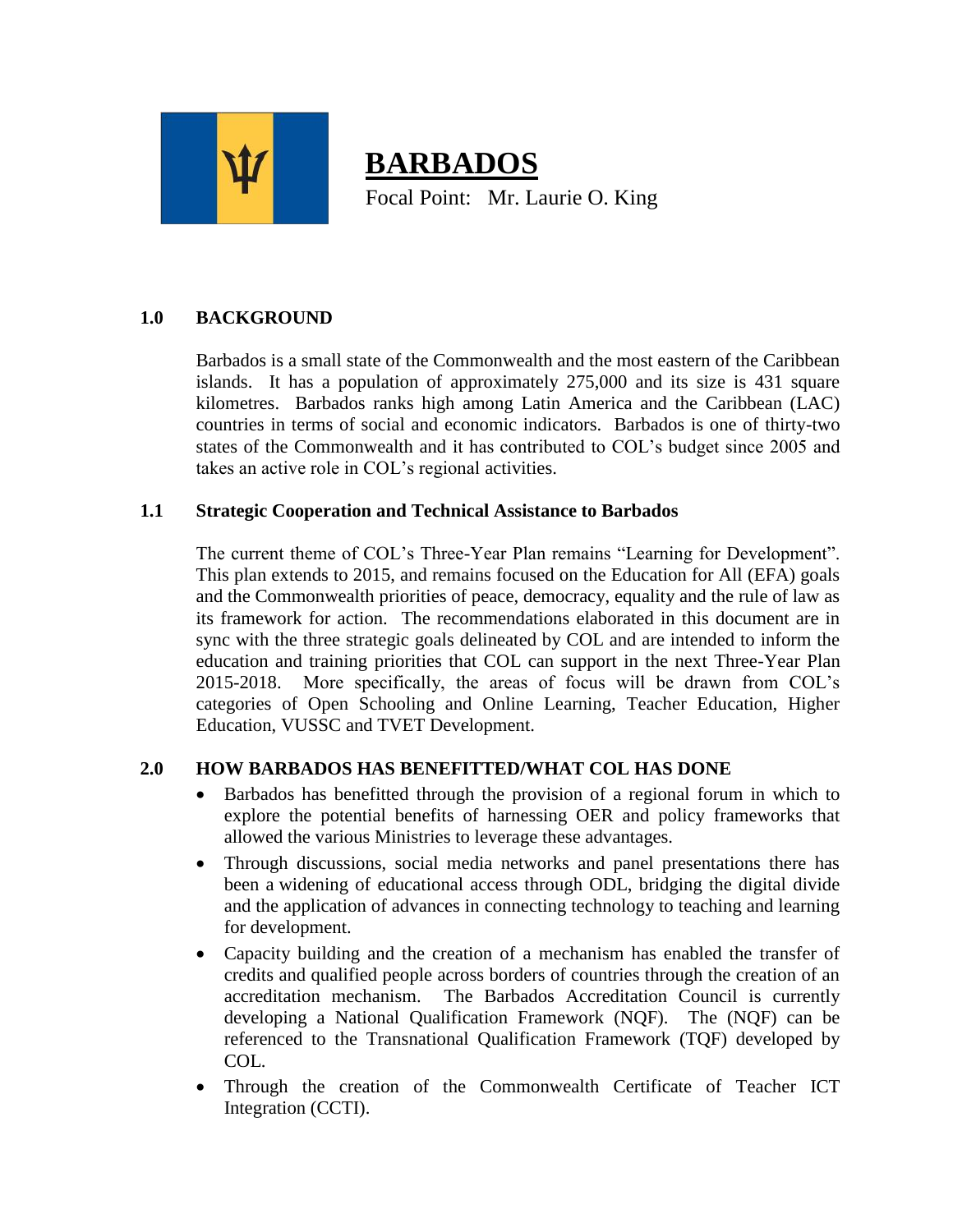Barbados also benefited from its involvement in several key COL programmes including the Virtual University for Small States of the Commonwealth (VUSSC), the Microsoft "Partners in Learning" initiative and support for open schooling. Barbados participates in regional workshops and attends COL Regional Focal Points meetings.

### **3.0 EDUCATION AND TRAINING PRIORITIES THAT COL CAN SUPPORT IN THE NEXT THREE-YEAR PLAN (2015-2018)**

- Developing and promoting a research culture among teachers and students using generic IT solutions to encourage the development of indigenous materials for use in education.
- Developing course materials that could be suitably adapted for the use of students with special needs and at-risk students.
- Streaming and standardising courses to enhance relevance and allow for programme accreditation.
- Developing a renewable cadre of skilled specialists in technology and the corresponding redressing of the digital divide through infrastructural development.
- Establishing strategic alliances with other institutions and sectors both locally and internationally for the purposes of information/resource sharing, collaborative course development and delivery, articulation and credit transfer.

## **4.0 SPECIFIC AREAS TO BE TARGETED IN THE NEXT THREE-YEAR PLAN (2015-2018)**

## **4.1 Open Schooling for Marginalised Youth**

When any groups are systematically excluded from meaningful participation and achieve below their levels of competence, they become both "marginalized" in their current school environments and economically and socially disadvantaged over their lifetimes.

*Technical Support: A consultancy could be designed to provide an avenue for students to continue to receive accredited secondary school classes online. This could be through a portal that delivers instruction on-demand covering the complete syllabus for CXC subjects.*

## **4.2 Deviant and Violent Behaviour among Students (Bullying)**

Based on statistics from the Ministry of Education's Student Services Section, the numbers of at-risk students and students engaging in deviant behaviour has increased steadily over the past few years.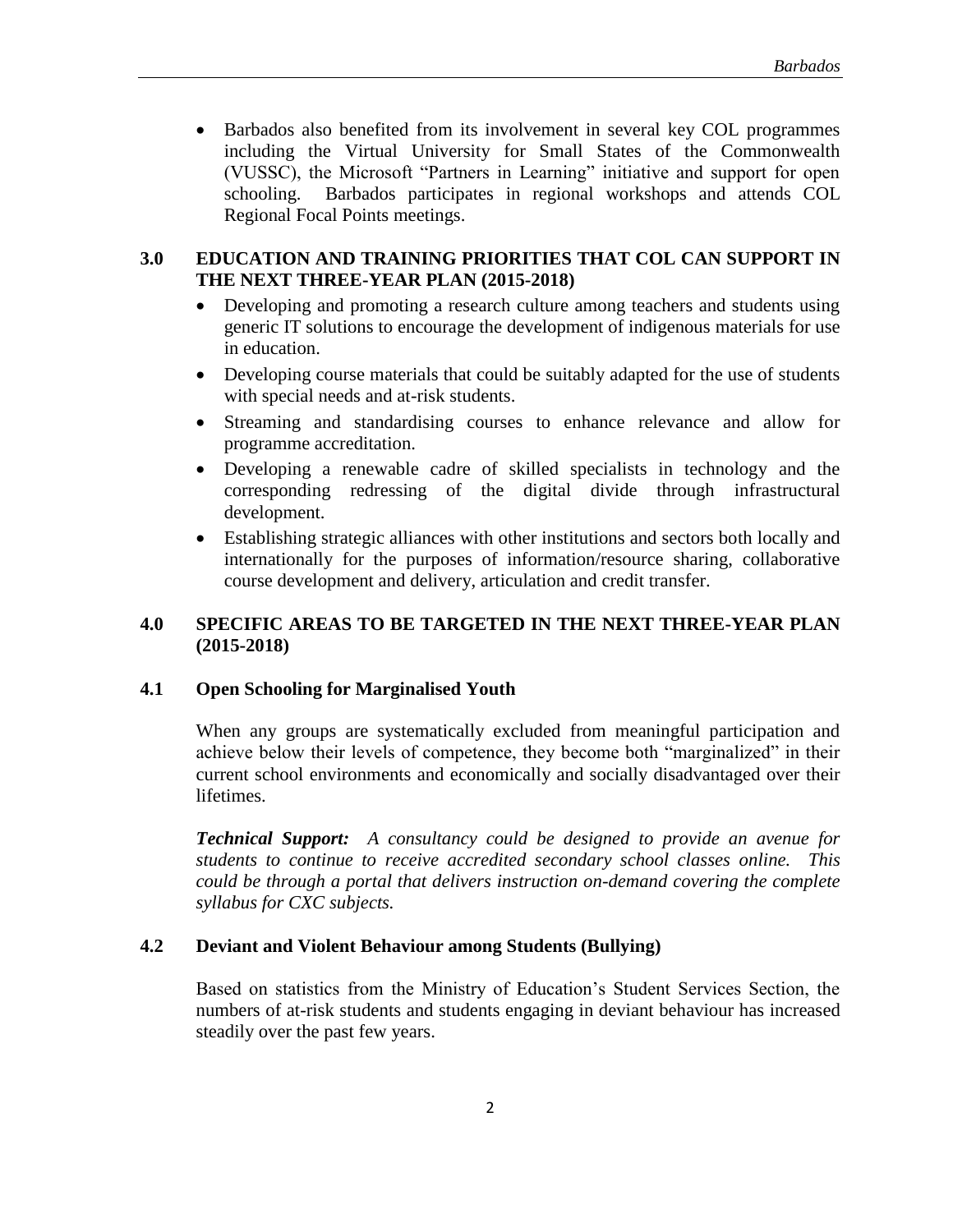*Technical Support: COL can work with Erdiston Teachers Training College to develop a short online course for teachers and caregivers to address issues relating to violent behaviour/bullying and conflict resolution.*

#### **4.3 TVET Development**

A growing shortage of skilled workers, combined with renewed interest in how to make education relevant to students who do not plan to continue on to university, has put the spotlight on technical and vocational education and training (TVET). Increasing access to TVET would serve the dual purpose of helping to keep more students in the education system while training them to fill the current gaps in the skilled worker sector. The big challenge is how to integrate TVET with academic/general education without compromising current academic/general education options. In Barbados, the option to integrate TVET using online capacity has only been quietly mooted.

*Technical Support: A pilot study would look into how TVET offerings could be expanded and the impact maximised through the use of online facilities. The consultant would provide a look into the use of simulations to save cost and how the facility might also be blended to provide added support to existing programmes.*

#### **4.4 Online Learning Support**

In 2005 the Virtual Campus (Online Modality) was launched. This was a historic educational achievement for Barbados and the SJPP in particular. The online modality was to further expand access to tertiary education and promote lifelong learning.

*Technical Support: A consultancy could be designed to review the work of the Centre after ten years of operation. The scope of the consultancy could cover an evaluation of the curriculum, operations, efficiency, technology utilisation and the best way forward.*

#### **4.5 VUSSC and the Caribbean Knowledge and Learning Network (CKLN)**

The Virtual University for Small States of the Commonwealth (VUSSC) and the Caribbean Knowledge and Learning Network (CKLN) have very similar objectives. The VUSSC mission is committed to the collaborative development of open content resources for education, training and capacity building, and the use of information and communications technologies (ICTs) to broaden access to education. The mission of the CKLN is very similar with a goal of utilising the established broadband C@ribNET network to bring greater institutional capacity to the Regional tertiary campuses.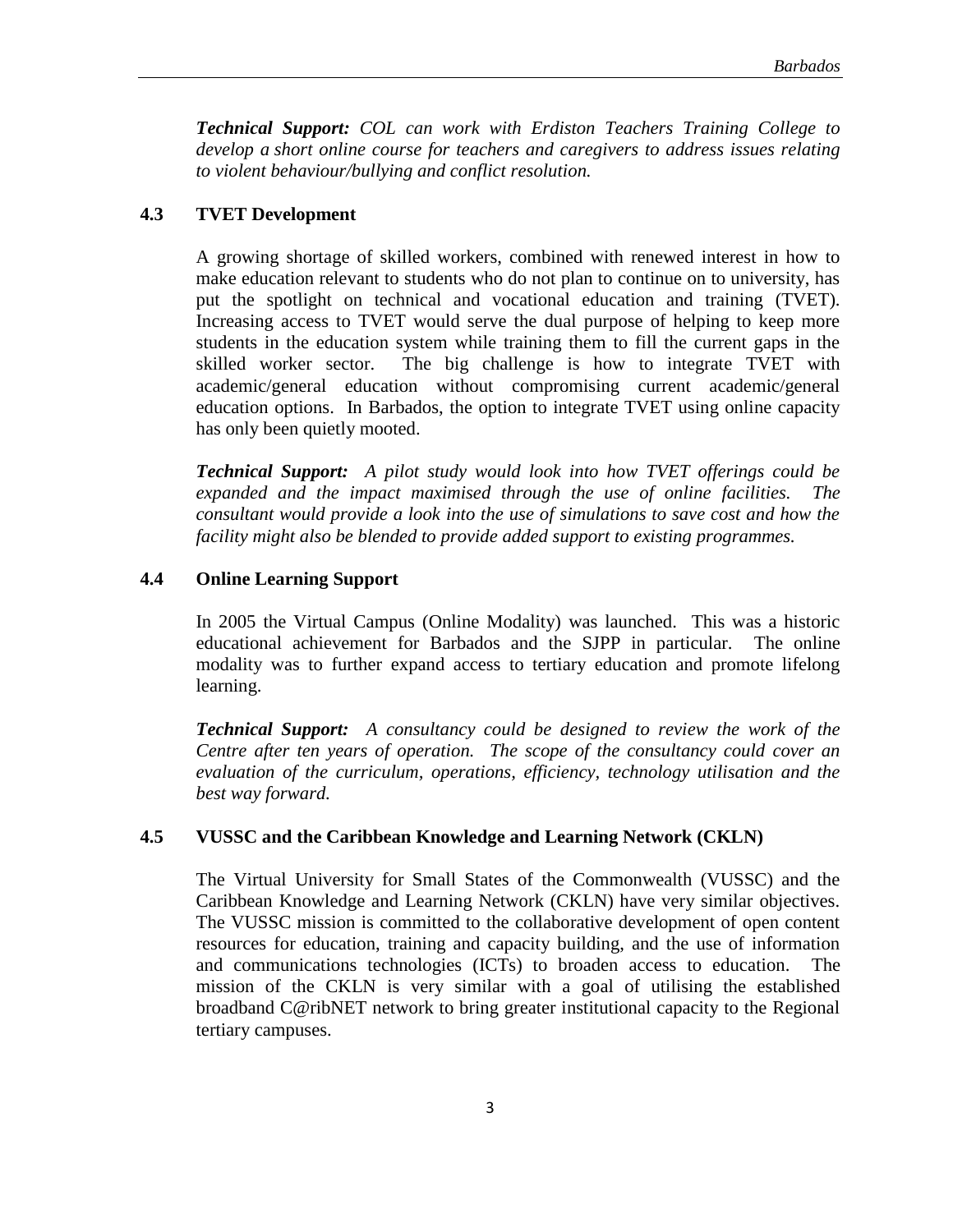*Technical Support: A consultancy could be designed to first engage the Regional campuses regarding stronger collaboration with VUSSC in collaboration with CKLN given the establishment of C@ribNET. This could start with support for mutually agreed upon content creation for the community colleges in the Caribbean.*

#### **4.6 Accreditation**

The Barbados Accreditation Council was established in 2004 by an Act of Parliament and for almost ten years the Council has functioned as the arbiter of registration and re-registration of institutions offering post-secondary or tertiary education and training, and the accreditation and re-accreditation of programmes of studies and institutions in Barbados. Since the inception, the three institutions in question have tried to secure the initial registration to no avail.

*Technical Support: COL could provide further consultancy assistance to the three institutions to assist them in completing the institutional self-study.*

#### **4.7 Institutional Policy Development**

In order to meet the requirements for accreditation, the tertiary institutions in Barbados need to have in place a comprehensive set of policies and procedures that would allow for effective governance; allow for alignment with international standards; and allow for students, faculty and staff alike to enjoy a professional, productive, and pleasant existence during their tenure at the institution. The scope of the policy development work would include policy/procedure development in several areas of institutional life: these include but are not limited to; Academic Programmes, Academic Support, Administration and Operations.

*Technical Support: To meet the requirements listed above, a COL consultant could review existing policies and policy frameworks of the institutions.*

#### **4.8 Climate Change Adaptation**

Barbados' vulnerability as a Small Island Developing State (SIDS) is well known but the adaptation measures needed to achieve resilience to the impacts of climate change on health are not as well-known. Pursuant to this endeavour, the Global Environment Facility (GEF) is funding a pilot project entitled "Piloting Climate Change Adaptation to Protect Human Health" (PCCAPHH). This project is being piloted in seven countries worldwide, and Barbados is the only country in the Western Hemisphere chosen as part of this pilot project.

**Technical Support:** *COL can partner with GEF to develop materials online to assist with the sensitization of students and staff at primary and secondary school.*